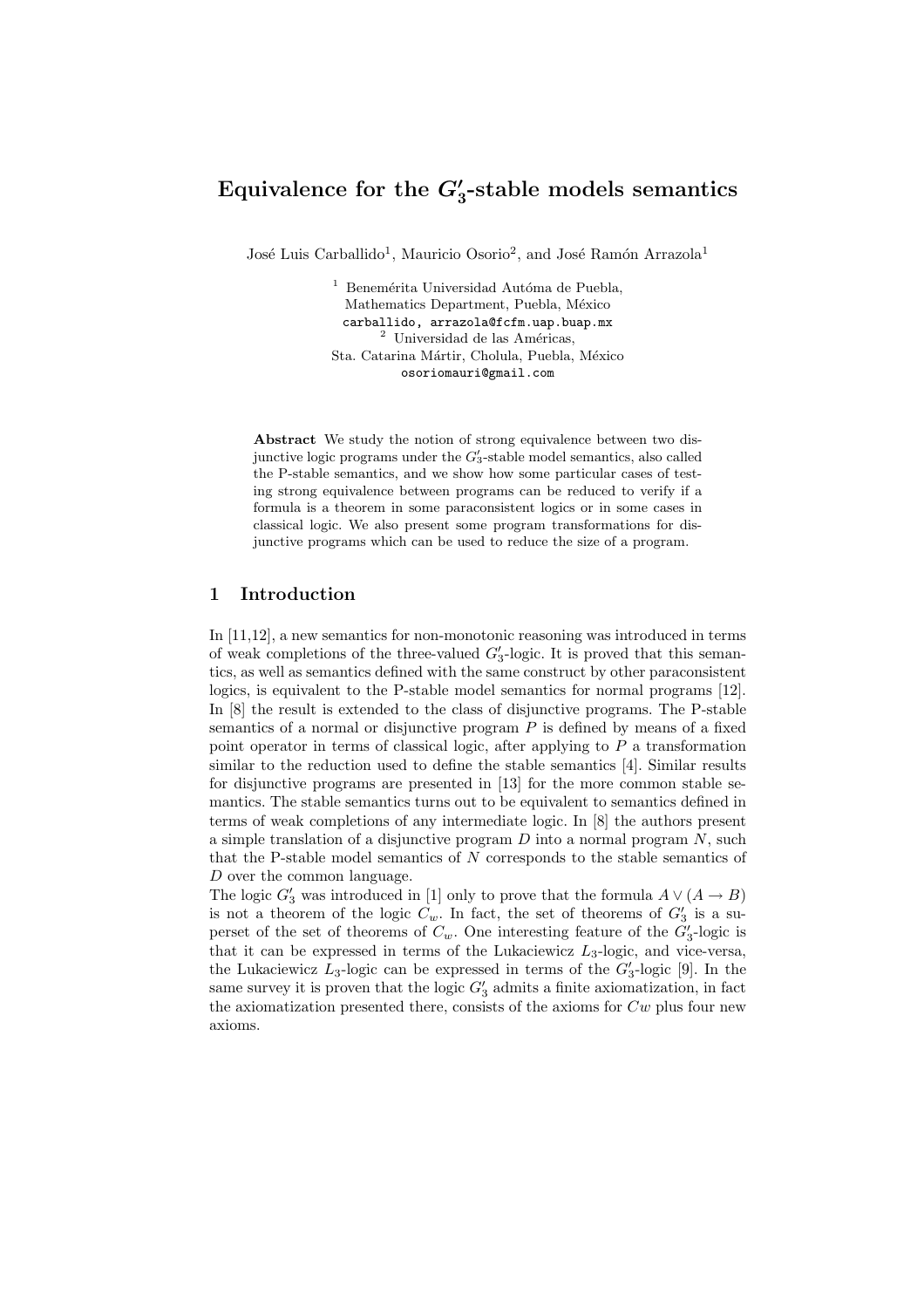Two programs  $P_1$  and  $P_2$  are said to be strongly  $G'_3$ -stable equivalent, if for every program P, the programs  $P_1 \cup P$  and  $P_2 \cup P$  are  $G'_3$ -stable equivalent, i.e. they have the same  $G'_3$ -stable models. The notion of strongly equivalent logic programs is interesting since, given two sets of rules that are strongly equivalent, one of them can be replaced by the other one in any logic program without changing the declarative semantics of the program. This replacement can be a step toward program simplification. The notion of equivalence between logic programs has been studied by several authors in the context of the stable semantics, for example [3,6,10]. In the present work a different kind of equivalence is considered along with strong  $G_3'$ -stable equivalence for disjunctive programs, it is called uniform  $G_3'$ -stable equivalence and is weaker than strong  $G_3'$ -stable equivalence.  $G_3'$  is one of several paraconsistent logics that can express the p-stable semantics for disjunctive programs, as defined in [8]. Therefore conditions under which two programs are strongly  $G_3'$ -equivalent also guarantee that two disjunctive programs are strongly equivalent in the p-stable semantics. We present two main results that guarantee  $G'_{3}$  strong equivalence, one for two arbitrary programs and another one for a couple of programs of the form  $P$ ,  $P \cup \{a\}$ , where P is a disjunctive program and  $a$  is an atom. A similar result for the stable semantics is presented in lemma 4.2 of [10] for disjunctive programs, but in this case the necessary condition for the strong equivalence of P and  $P \cup \{a\}$  is more stringent. Both of our results depend on verifying that certain formula is a theorem in some particular logic. Finally, we present some program transformations that help reduce the size of a program. In most cases the transformed program is strongly  $G'_3$ -equivalent to the original program.

The structure of the paper is as follows: we start with basic background and defimitions of the  $G_3'$ -logic, the P-stable semantics and the X-stable semantics for any logic X. Section 3 presents first the main results relative to strong equivalence of two disjunctive programs, and then it deals with some basic transformations of programs. Then we present our conclusions and ideas for future work.

# 2 Background

A signature  $\mathcal L$  is a finite set of elements that we call atoms, or propositional symbols. The language of a propositional logic has an alphabet consisting of

> proposition symbols:  $p_0, p_1, \ldots$ connectives:  $\land$ ,  $\lor$ ,  $\leftarrow$ ,  $\neg$  auxiliary symbols: (, ).

Where  $\land$ ,  $\lor$ ,  $\leftarrow$  are 2-place connectives and  $\neg$  is a 1-place connective. Formulas are built up as usual in logic. If F is a formula we will refer to its signature  $\mathcal{L}_F$ as the set of atoms that occur in F. The formula  $F \equiv G$  is an abbreviation for  $(F \leftarrow G) \wedge (G \leftarrow F)$ . A literal is either an atom a, or the negation of an atom  $\neg a$ .

When a formula is constructed as a conjunction (or disjunction) of literals,  $F = \bigwedge \ell$  (or  $F = \bigvee \ell$ ) with  $\ell$  a set of literals, we denote by  $Lit(F)$  such set of literals  $\ell$ . A *clause* is a formula of the form  $H \leftarrow B$  where H and B, arbitrary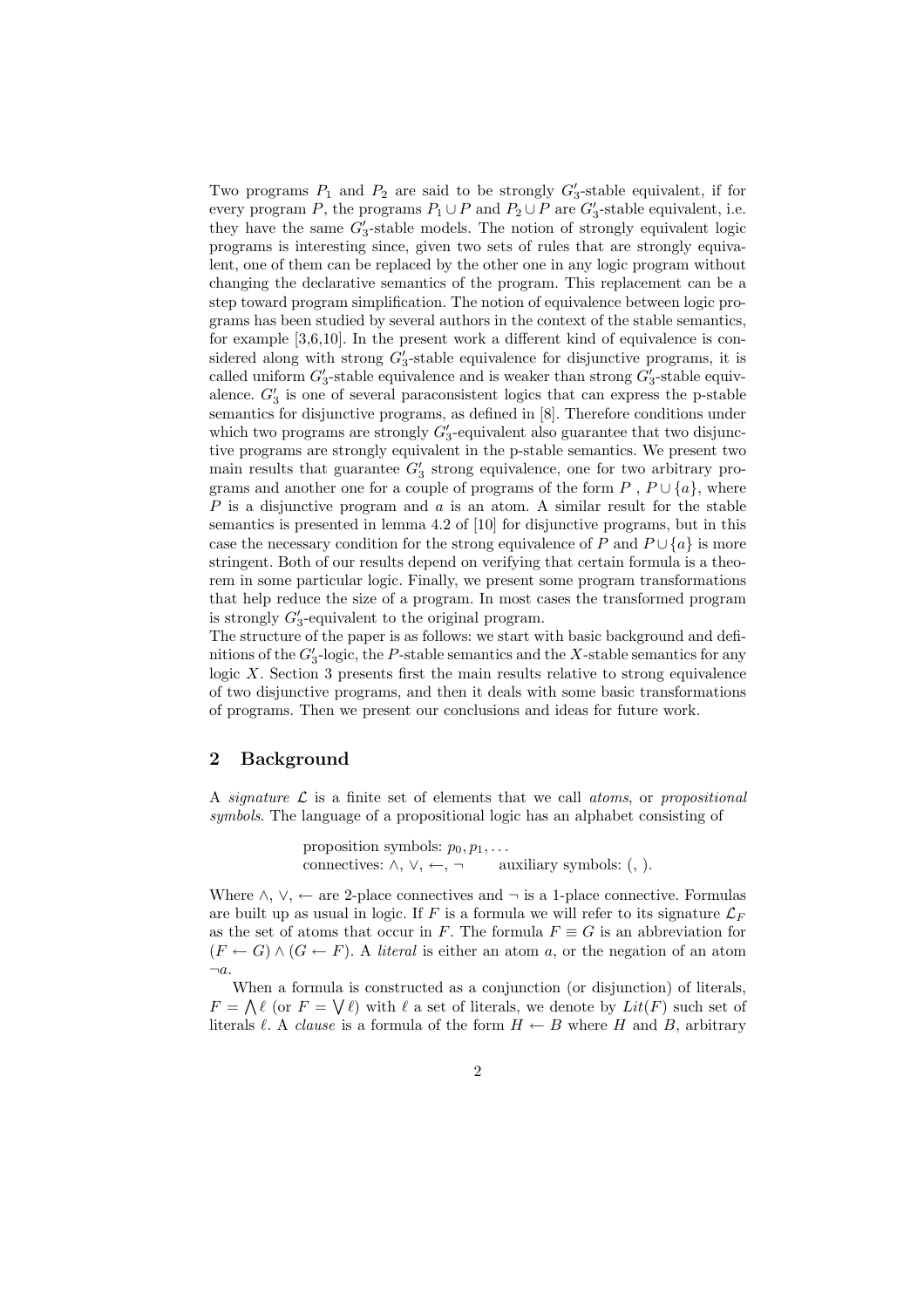formulas in principle, are known as the head and body of the clause respectively. The body of a clause could be empty in which case the clause is known as a fact and can be noted just by H.

An *augmented* clause is a clause where  $H$  and  $B$  are any formulas constructed An *augmented* clause is a clause where *H* and *D* are any formulas constructed<br>by using the  $\vee$ ,  $\wedge$ ,  $\neg$  connectives. A *free* clause is a clause of the form  $\vee (\mathcal{H}^+ \cup$  $\neg \mathcal{H}^-$ ) ←  $\Lambda(\mathcal{B}^+ \cup \neg \mathcal{B}^-)$  where  $\mathcal{H}^+$ ,  $\mathcal{H}^-$ ,  $\mathcal{B}^+$ ,  $\mathcal{B}^-$  are, possibly empty, sets of atoms. Sometimes such clause might be written as  $\mathcal{H}^+ \vee \neg \mathcal{H}^- \leftarrow \mathcal{B}^+$ ,  $\neg \mathcal{B}^$ following typical conventions for logic programs. When  $\mathcal{H}^- = \emptyset$ , there is no negation in the head, the clause is called a *general* clause. If, moreover,  $\mathcal{H}^+ \neq \emptyset$ (i.e. it is not a constraint) the clause is called a disjunctive clause. When the set  $\mathcal{H}^+$  contains exactly one element the clause is called normal.

Finally, a program is a finite set of clauses. If all the clauses in a program are of a certain type we say the program is also of this type. For instance a set of augmented clauses is an augmented program, a set of free clauses is a free program and so on.

For general programs, and proper subclasses, we will use  $HEAD(P)$  to denote the set of all atoms occurring in the head of clauses in P.

Next, we proceed to give definitions of the relevant semantics and the threevalued logic  $G'_3$ 

#### 2.1 P-stable semantics

We will use the following notation:  $\vert$  denotes the consequence relation in classical logic. We denote by  $\vdash_{C_w}$  the inference relation in logic  $C_w$  which is the minimal paraconsistent logic defined by DaCosta [2]. We also assume that the reader is familiar with the notion of classical minimal model [7].

Here we define the P-stable semantics for disjunctive programs.

**Definition 1.** [8] Let P be a disjunctive program and M be a set of atoms. We define:

$$
RED(P, M) = \{ H \leftarrow B^+, \neg(B^- \cap M) \mid H \leftarrow B^+, \neg B^- \in P \}
$$

**Definition 2.** [8] Let P be a disjunctive program and M be a set of atoms. We say that M is a p-stable model of P if the conjunction of the atoms in M is a logical consequence in classical logic of  $RED(P, M)$  (denoted as  $RED(P, M)$ )  $M$ ) and  $M$  is a classical model of  $P$  (i.e. a model in classical logic).

# 2.2  $G_3'$  logic

 $G_3'$  logic is defined through a 3-valued logic with truth values in the domain  $D = \{0, 1, 2\}$  where 2 is the designated value. The evaluation function of the logic connectives is then defined as follows:  $x \wedge y = \min(x, y)$ ;  $x \vee y = \max(x, y)$ ; and the  $\neg$  and  $\neg$  connectives are defined according to the truth tables given in Table 1.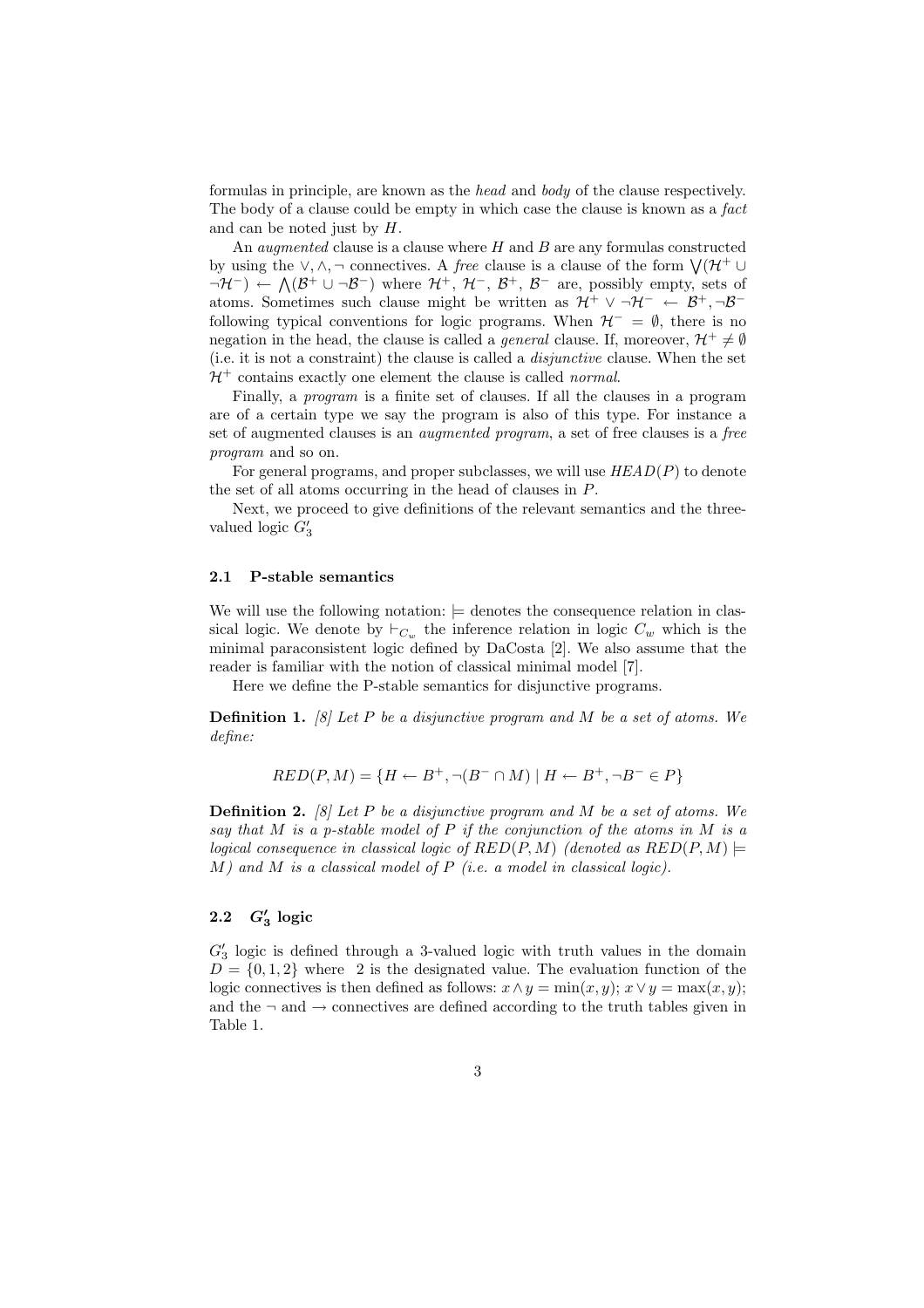|  | $x \rightarrow x$ | $\rightarrow$ 0 1 2                                                              |  |
|--|-------------------|----------------------------------------------------------------------------------|--|
|  | $\overline{0}$ 2  |                                                                                  |  |
|  | $1\vert 2$        |                                                                                  |  |
|  | 2 0               | $\begin{array}{c c} 0 & 2 & 2 & 2 \\ 1 & 0 & 2 & 2 \\ 2 & 0 & 1 & 2 \end{array}$ |  |
|  |                   |                                                                                  |  |

Table 1. Truth tables of connectives in  $G'_3$ .

### 2.3 The X-stable semantics

Given an arbitrary logic X and a set of atoms  $M \subset L_P$ , we call the construct  $P \cup \neg M^c$  a weak completion of the program P (with respect to the set of atoms  $M$ ), where the superscript c, denotes set theoretical complement operator with respect to  $L_P$ .

**Definition 3.** Let P be any theory and X be any logic. Also let M be a set of atoms. M is a X-stable model of P if  $P \cup \neg M^c \vdash_X M$  and M is a classical model of P.

The  $G'_3$ -stable semantics Of particular interest to us is the  $G'_3$ -stable semantics, which is the result of using the logic  $G'_3$  in the previous definition.

Example 1. Consider the following logic program:

$$
P = \{b \leftarrow \neg a, a \leftarrow \neg b, p \leftarrow \neg a, p \leftarrow \neg p\}
$$

It is easy to verify that this program has two  $G_3'$ -stable models, which are  $\{a, p\}$  and  $\{b, p\}.$ 

The next result was first proven for normal programs in [12]; more recently it has been extended to disjunctive programs in [8].

**Theorem 1.** [8] Let P be a disjunctive program and M a set of atoms. M is a p-stable model of  $P$  iff  $M$  is a  $G'_3$ -stable model of  $P$ .

As can be seen,  $G_3'$ -stable models are defined for propositional logic programs only. However this definition can be extended to *predicate programs*, which allow the use of predicate symbols in the language, but without function symbols to ensure the ground instance of the program to be finite. So a *term* can only be either a variable or a constant symbol. The ground instance of a predicate program,  $Ground(P)$ , is defined in [5] as the program containing all ground instances of clauses in P. Then M is defined as a  $G'_3$ -stable model of a predicate program P if it is a  $G'_3$ -stable model for  $Ground(P)$ .

We want to stress the fact that the general approach for calculating  $G3'$ stable models of logical programs is to work with their ground instances.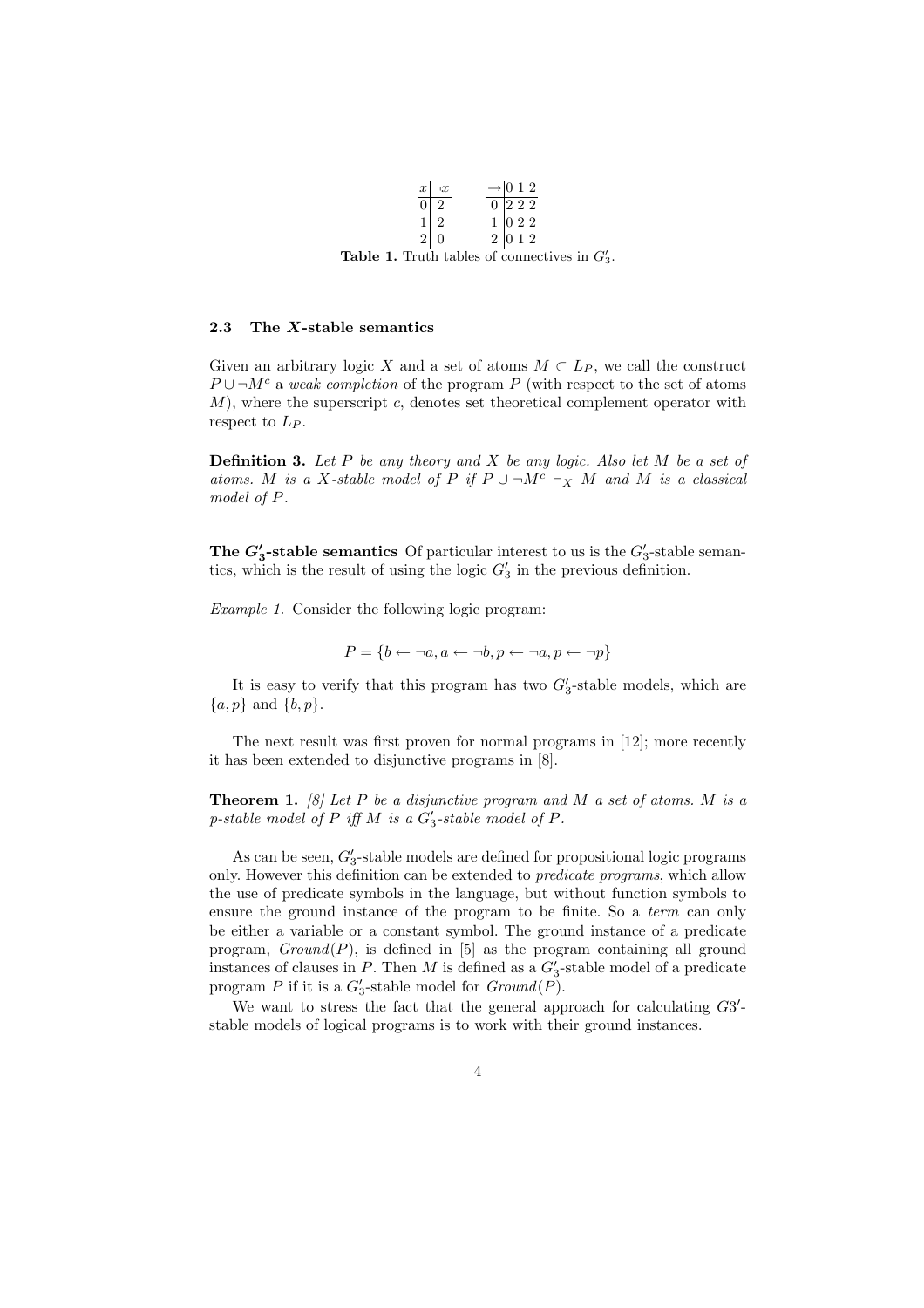### 3 Main results

In this section we discuss the main contributions of the paper, one of them provides sufficient conditions for the strong  $G_3'$ -stable equivalence of two arbitrary programs, the other one deals more specifically with a couple of programs of the form P and  $P \cup \{a\}.$ 

**Definition 4.** We denote by C the class of certain programs *i.e.* normal, disjunctive, positive, augmented, etc. We say that two programs  $P_1$  and  $P_2$  in C are  $G_3'$ -stable equivalent if they have the same  $G_3'$ -stable models. We say that the programs  $P_1$  and  $P_2$  in C are strongly  $G_3'$ -stable equivalent with respect to the class C, if for any other program  $P \in C$ ,  $P \cup P_1$  and  $P \cup P_2$  are  $G'_3$ -stable equivalent. We say that the programs  $P_1$  and  $P_2$  are uniformly  $G'_3$ -stable equivalent if for any set of atoms M,  $P_1 \cup M$  and  $P_2 \cup M$  are  $G'_3$ -stable equivalent.

**Proposition 1.** Let  $P_1$  and  $P_2$  programs in the same class C. If  $P_1$  and  $P_2$  are strongly  $G_3'$ -stable equivalent with respect to the class  $C$  then they are uniformly  $G_3'$ -stable equivalent. If  $P_1$  and  $P_2$  are uniformly  $G_3'$ -stable equivalent then they are  $G_3'$ -stable equivalent.

Proof. The proof of this statement is a direct consequence of the definitions.

The next two examples show that two programs that are  $G'_3$ -stable equivalent are not necessarily uniformly  $G_3'$ -stable equivalent. Our first counterexample is with normal programs:

Example 2.

$$
P_1 = \{a \leftarrow \neg b, \ b \leftarrow b\}
$$

$$
P_2 = \{a, \ b \leftarrow b\}
$$

Both programs have as unique  $G'_3$ -stable model the set:  $\{a\}$ . If we take

 $P = \{b\},\,$ 

then we see that  $P \cup P_1$  has only one  $G_3'$ -stable model, namely:  $\{b\}$ , whereas  $P \cup P_2$  has as its unique  $G'_3$ -stable model the set  $\{a, b\}.$ 

As a second counterexample we take two programs in the class of disjunctive programs:

$$
P_1 = \{a \lor c \leftarrow \neg b\}, P_2 = \{a \lor c\}.
$$

These programs do not have  $G_3'$ -stable models, but if we add the fact b, to both of them, we get a program for which the set  ${b}$  is a  $G'_3$ -stable model and a program that does not have  $G'_3$ -stable models.

**Proposition 2.** Let  $P_1$  and  $P_2$  be arbitrary programs, if  $P_1 \equiv_{G_3'} P_2$  (i.e. they are equivalent in the  $G'_3$  logic), then they are strongly  $G'_3$ -stable equivalent with respect to the class of arbitrary programs.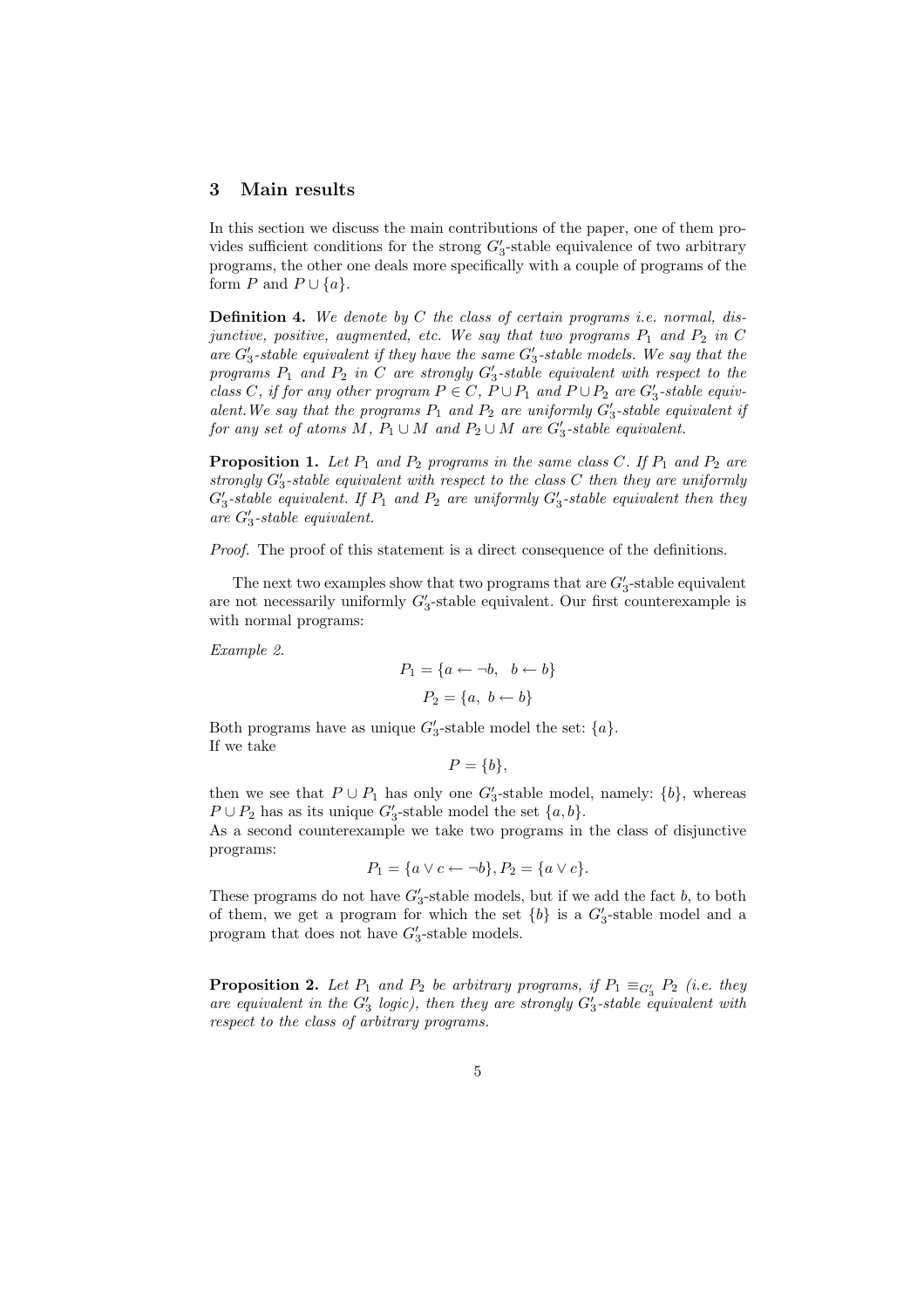*Proof.* Let P be another arbitrary program, let M be a  $G'_3$ -stable model of  $P_1 \cup P$ , this means that M is a classical model of  $P_1 \cup P$  and also that  $P_1 \cup P \cup \neg M^c \vdash_{G'_3}$ M. Since  $P_1 \equiv_{G'_3} P_2$ , it follows that  $P_1 \cup P \equiv_{G'_3} P_2 \cup P$  and then we conclude that M is a classical model of  $P_2 \cup P$  and  $P_2 \cup P \cup \neg M^c \vdash_{G'_3} M$  as desired.

A symmetric argument shows that a  $G_3'$ -stable model of  $P_2 \cup P$  is also a  $G_3'$ -stable model of  $P_1 \cup P$ .

The converse of the proposition in general is not true. We consider a counterexample in the class of disjunctive programs.

*Example 3.* Let  $P_1$  and  $P_2$  the following disjunctive programs:

$$
P_1 = \{ \forall c_i \leftarrow \land a_j \land \neg b, \ b \leftarrow \}
$$

$$
P_2 = \{ \forall c_i \leftarrow c_1, \ b \leftarrow \}
$$

Let us see first that  $P_1$  and  $P_2$  are not equivalent in the  $G'_3$ -logic: in order to do this, it is enough to show that the two rules in  $P_2$  are not strong enough in the  $G'_3$ -logic to imply the first rule in  $P_1$ . In other words,  $[(c_1 \rightarrow \vee c_i) \wedge b] \rightarrow$  $[(\wedge a_j \wedge \neg b) \rightarrow \vee c_i]$  is not a  $G'_3$  tautology. This can be seen by working out a truth table.

Now we proceed to check that the two programs are strongly  $G_3'$ -stable equivalent. Let P be a disjunctive program, we want to see that  $P_1 \cup P$  and  $P_2 \cup P$ have the same *p*-stable models (by Theorem 1).

Let M be a p-stable model of  $P_1 \cup P$ , in particular it must be the case that  $b \in M$ . By definition, M is a classical model of  $P_1 \cup P$  and also  $RED(P_1 \cup P, M) \models M$ , this last condition is equivalent to:  $P_1 \cup RED(P, M) \models M$ .

Now, from the fact that the expression:  $b \to [(\neg b \land A) \to C]$  is a tautology in classical logic for any formulas A and C, it follows that  $P_2 \models P_1$ . It is also true that  $P_1 \models P_2$  since the rule in  $P_2$  that does not appear in  $P_1$  is a tautology.

It follows that M is a classical model of  $P_2 \cup P$  and that  $RED(P_2 \cup P, M) \models M$ since  $P_2 \cup RED(P, M) = RED(P_2 \cup P, M)$ . The rest of the proof consist of a similar argument.

Observation 1: The same example works out as a counter-example for the class of normal programs if we remove the disjunctions in the heads of the disjunctive rules.

Observation 2: Notice that if we do not restrict our programs to the class of disjunctive programs, the counterexample does not work: consider the program  $Q = \{d \leftarrow (\vee c_i \leftarrow \wedge a_j \wedge \neg b)\}\)$  consistent of a single clause. The two programs  $P_1\cup Q$  and  $P_2\cup Q$  do not have the same  $G'_3$ -stable models, so in this context  $P_1$ and  $P_2$  are not strongly  $G'_3$ -equivalent.

**Lemma 1.** Let  $P$  be a disjunctive program and  $M$  be a classical model for  $P$ , then  $P \cup M$  has  $G'_3$ -stable models.

*Proof.* By hypothesis  $M$  is a classical model for  $P$ , then it is also a classical model for  $P \cup M$ . Since  $RED(P \cup M, M) = RED(P, M) \cup M$ , it is clear that  $RED(P \cup M, M) \models M$ . Hence M is a  $G'_3$ -stable model of  $P \cup M$ .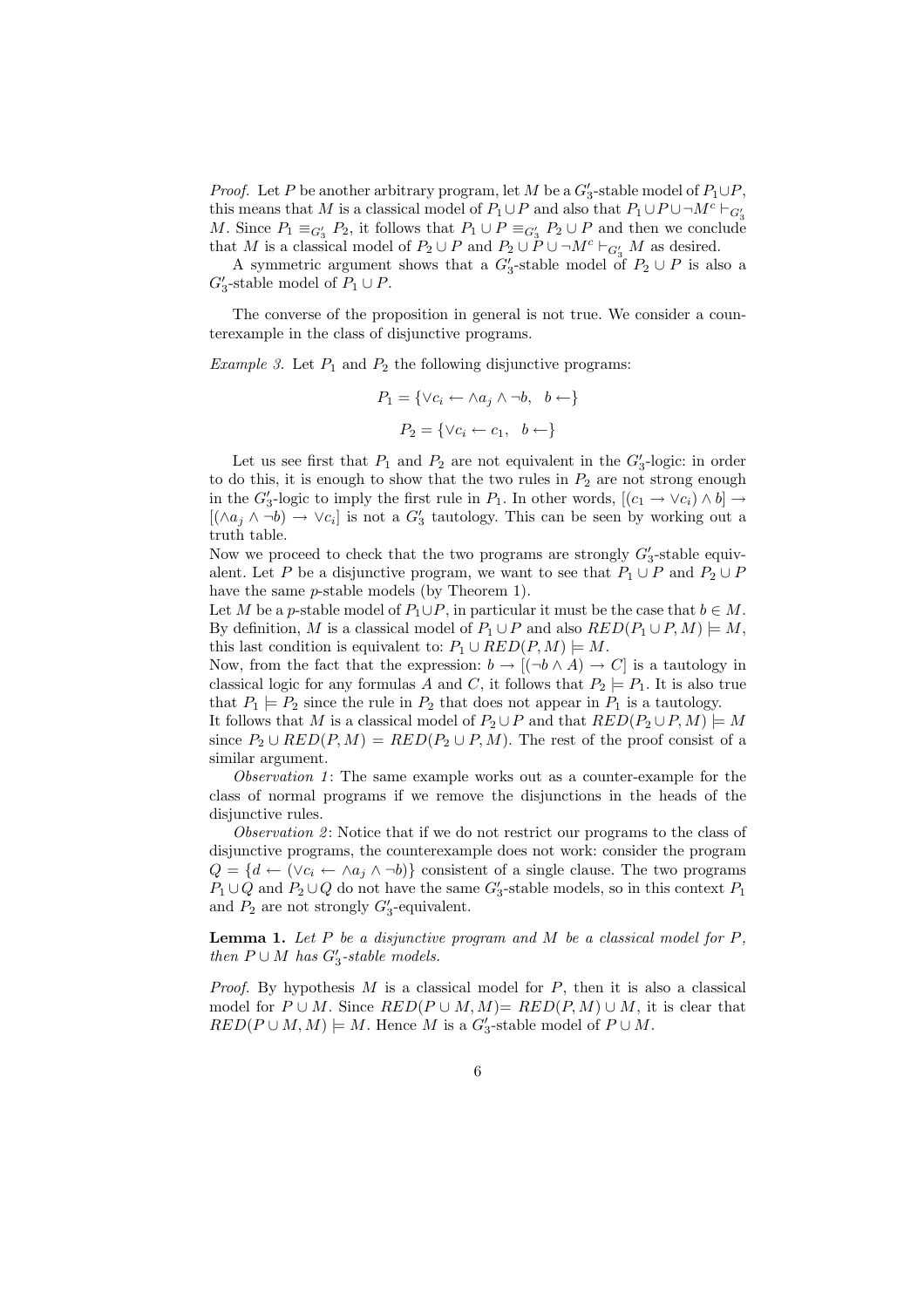For the next result we need the following fact [8].

**Lemma 2.** For a disjunctive program P, and an atom a we have that  $P \models a$  if and only if  $P \vdash_{C\omega} a$ .

**Proposition 3.** Let P be a disjunctive program and a be an atom, then  $P \models a$ if and only if P and  $P \cup \{a\}$  are strongly  $G_3'$ -stable equivalent, if and only if P and  $P \cup \{a\}$  are uniformly  $G'_3$ -stable equivalent.

*Proof.* From  $P \models a$ , it follows that  $P \vdash_{C \omega} a$  and from the fact that the  $G_3'$ -logic is stronger than the C $\omega$ -logic, it follows that  $P \vdash_{G'_3} a$ . Hence we conclude that  $P \equiv_{G_3'} P \cup \{a\}$ , this in turn implies by proposition 2 that P and  $P \cup \{a\}$  are strongly  $G_3'$ -stable equivalent and in particular, uniformly  $G_3'$ -stable equivalent. Conversely, let us assume now that the two programs are uniformly  $G'_3$ -stable equivalent. Assume for a moment that  $P \not\models a$ : then there exists a classical model of P, say M such that  $M(a) = 0$ . By Lemma 1, M is a  $G'_3$ -stable model of  $P \cup M$ , but M is not a  $G_3'$ -stable model of  $P \cup \{a\} \cup M$ . It means that P and  $P \cup \{a\}$ are not uniformly  $G'_3$ -stable equivalent, but this is a contradiction and the proof is complete.

Definition 5. Given a disjunctive program P, we define

$$
to - pos(P) = \{ \bigvee_i a_i \vee \bigvee_j c_j \leftarrow \wedge_l b_l \mid \vee_i a_i \leftarrow \bigwedge_l b_l \wedge \bigwedge_j \neg c_j \in P \}.
$$

The transformation just moves negative literals from the body of every clause to their heads by changing them to positive.

Corollary 1. Let P be a disjunctive program and a be an atom. Then to  $$  $pos(P) \vdash_{C\omega} a$  if and only if P and  $P \cup \{a\}$  are strongly  $G_3'$ -stable equivalent, if and only if P and  $P \cup \{a\}$  are uniformly  $G'_3$ -stable equivalent.

*Proof.* Follows from the fact that  $to -pos(P)$  and P are equivalent in classical logic, then by using Lemma 2 the result is simply a restatement of Proposition 3.

**Definition 6.** Given a disjunctive program P,  $Pos(P)$  is the program obtained from P after deleting all rules containing negative atoms.

In [10] it is shown that for a disjunctive program  $P$  and an atom  $a, P$  is strongly equivalent to  $P \cup \{a\}$  under the stable semantics if and only if  $Pos(P) \vdash_I$ a (here the I denotes Intuitionism). In the case of  $G'_{3}$ -semantics the equivalence does not hold. From Proposition 3 it follows that if  $Pos(P) \vdash_I a$  then P and  $P \cup \{a\}$  are strongly  $G_3'$ -stable equivalent. The next examples show that the converse is not true.

*Example 4.* Let  $P_1$  be:  $\{a \leftarrow \neg a\}$  and let  $P_2$  be:  $P_1 \cup \{a\}$ . Since  $(\neg a \rightarrow a) \rightarrow a$  is a  $G_3'$ -tautology, it follows that  $P_1 \equiv_{G_3'} P_2$  which implies strong  $G'_3$ -stable equivalence, however  $Pos(P_1) = \emptyset$  and from the empty set no atom can be derived.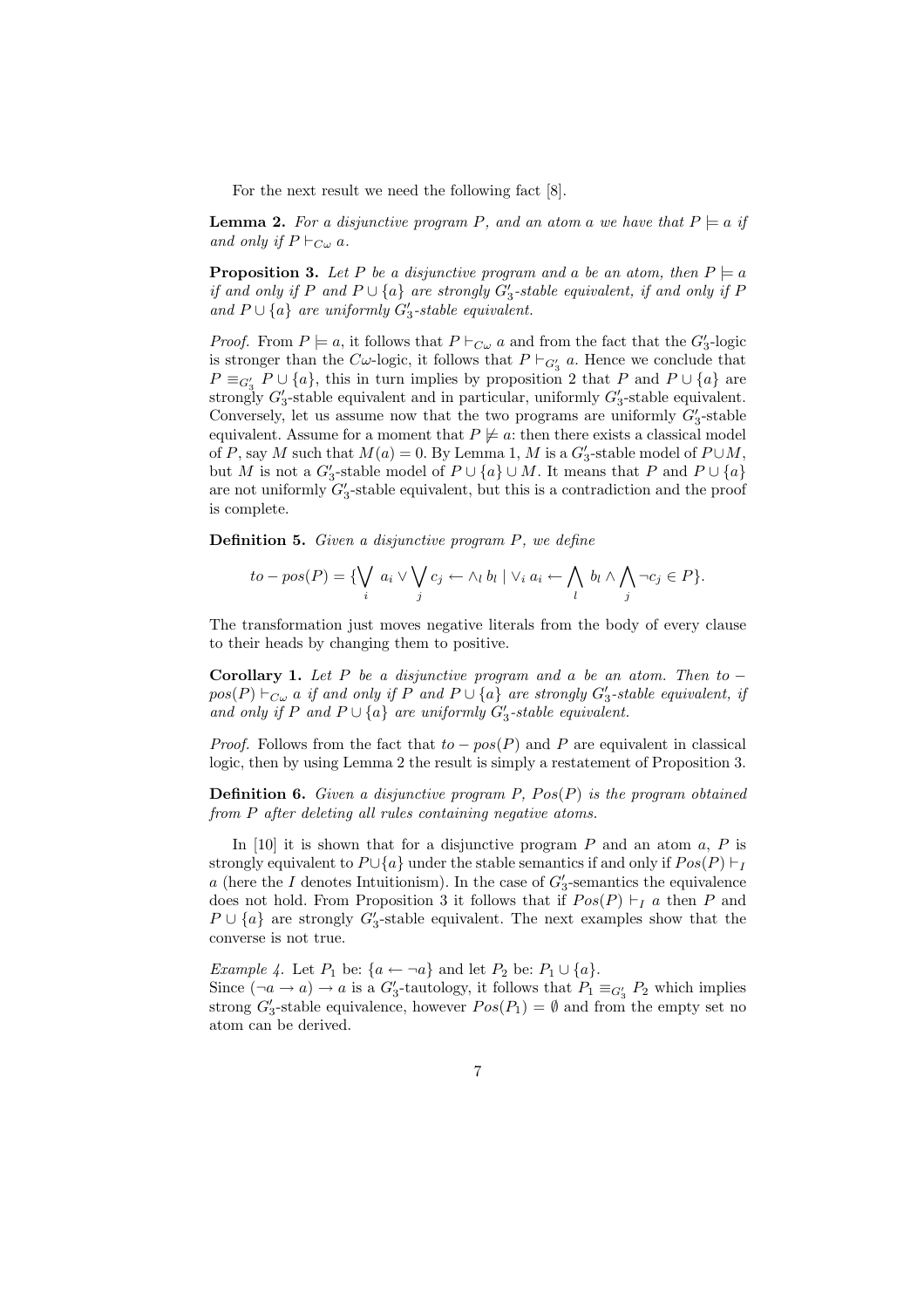*Example 5.* Let  $P_3$  and  $P_4$  the following disjunctive programs:

$$
P_3 = \{a \leftarrow b, \ a \leftarrow \neg b, \ b \leftarrow a\}
$$

$$
P_4 = \{a, \ a \leftarrow b, \ a \leftarrow \neg b, \ b \leftarrow a\}
$$

The two programs are equivalent in the  $G'_3$ -logic, therefore they are strongly  $G_3'$ -stable equivalent, but the atom a is not implied by the rules of  $Pos(P_3)$ .

Finally we present some transformation defined for disjunctive programs that can help reduce the size of the program, most of them do not change the  $G_3'$ stable semantics of the original program. Similar results in the context of stable semantics have been presented in [10].

**Definition 7.** The transformation RED<sup>+</sup> replaces a rule  $A \leftarrow B^+ \land \neg B^-$  by  $A \leftarrow B^+ \wedge \neg (B^- \cap Head(P)).$ 

**Proposition 4.** For a disjunctive program P, P and  $RED^{+}(P)$  are equivalent under the  $G'_3$ -stable semantics.

Proof. The result follows from the observations:

1) Any  $G_3'$ -stable model M of P has the property that  $M \subset Head(P)$ 

2) Any set of atoms  $M \subset Head(P)$  models a clause of the form  $A \leftarrow B^+ \wedge \neg B^$ if and only if, it models the clause  $A \leftarrow B^+ \wedge \neg(B^- \cap Head(P))$ 

3) The two clauses,  $A \leftarrow B^+ \land \neg(B^- \cap M)$  and  $A \leftarrow B^+ \land \neg(B^- \cap Head(P) \cap M)$ are the same whenever  $M \subset Head(P)$ 

**Definition 8.** The transformation RED<sup>-</sup> deletes a rule  $A \leftarrow B^+ \wedge \neg B^-$  if there is another rule  $A' \leftarrow \top$  such that  $A' \subset B^-$ .

**Proposition 5.** For a disjunctive program P, P and  $RED^{-}(P)$  are strongly  $G_3'$ -equivalent with respect to the class of disjunctive programs.

*Proof.* This follows from the fact that, under the hypothesis  $A' \subset B^-$ , the formula  $A' \rightarrow (B^+ \wedge \neg B^- \rightarrow A)$  is a tautology in classical logic, for then we can derive all of the rules of P from  $RED^{-}(P)$  and vice versa.

**Definition 9.** The transformation Sub deletes a rule  $A \leftarrow B^+ \land \neg B^-$  if there is another rule  $A' \leftarrow B'^+ \wedge \neg B'^-$  such that  $A' \subset A$ ,  $B'^+ \subset B^+$  and  $B'^- \subset B^-$ .

**Proposition 6.** For a disjunctive program P, P and  $Sub(P)$  are strongly  $G_3'$ equivalent with respect to the class of disjunctive programs.

*Proof.* This follows from the fact that  $P \equiv_{G_3'} Sub(P)$ , which in turn follows from the various implications:  $B^+ \wedge \neg B^- \to B^{\gamma+} \wedge \neg B'^-$ ,  $B'^+ \wedge \neg B'^- \to A'$  and  $A' \rightarrow A$ .

**Definition 10.** The transformation Taut deletes a rule  $A \leftarrow B^+ \land \neg B^-$  if  $A \cap B^+ \neq \emptyset$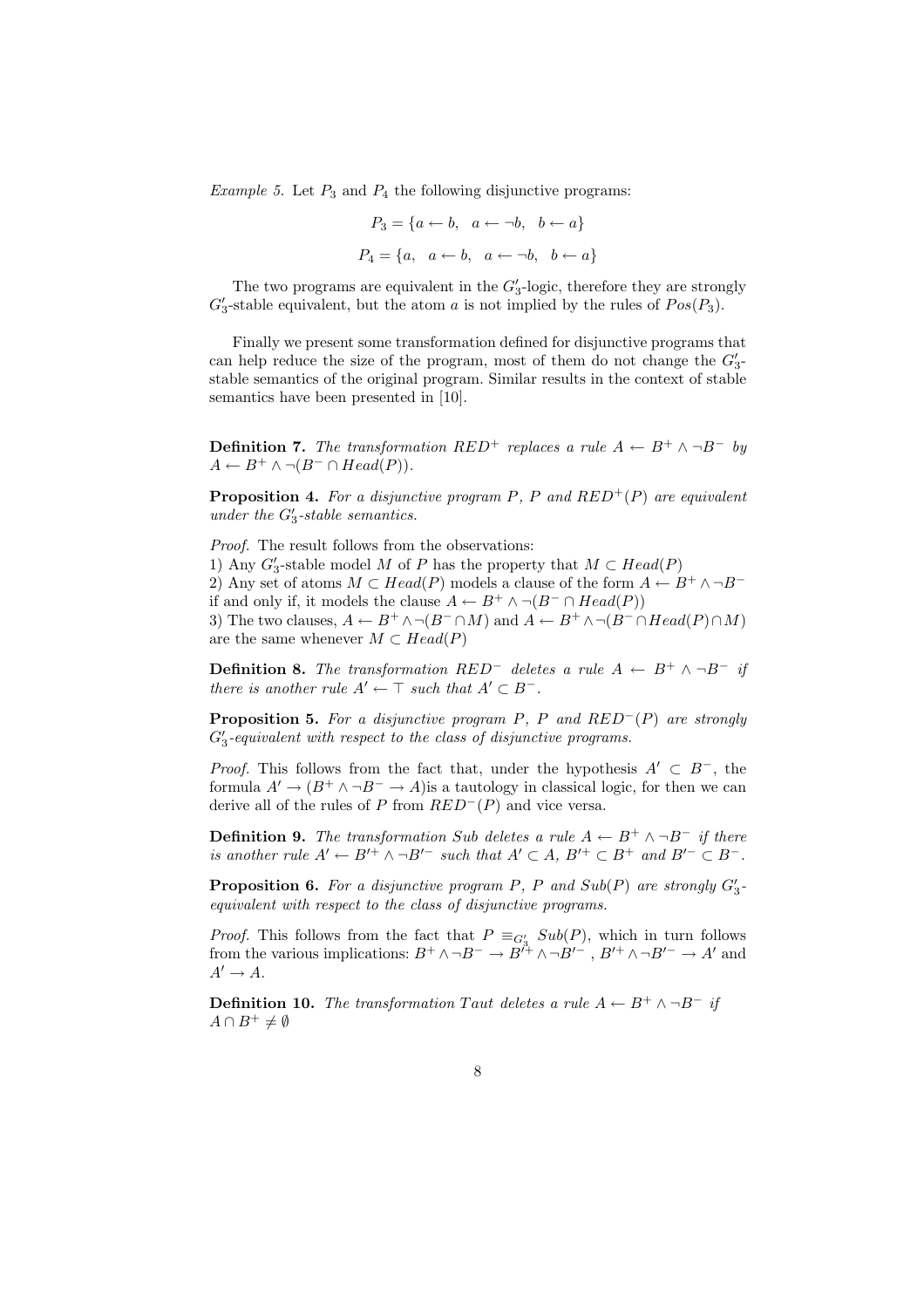**Proposition 7.** For a disjunctive program P, P and  $Taut(P)$  are strongly  $G_3'$ equivalent with respect to the class of disjunctive programs.

*Proof.* This follows from the fact that a rule  $A \leftarrow B^+ \land \neg B^-$  for which  $A \cap B^+ \neq \emptyset$ is a tautology in the  $G'_3$ -logic, and so  $P \equiv_{G'_3} Taut(P)$ .

# 4 Conclusion

The results presented in this paper generalize to the  $G_3'$ -stable semantics, and in particular, to the P-stable semantics some results dealing with equivalence and strong equivalence under the stable semantics presented in [10]. The results allow to substitute strongly equivalent programs or to add known facts to programs in order to simplify them and make easier the computation of  $G'_{3}$ stable and in particular P-stable models. All the transformations presented here were studied in [10] in the context of the stable semantics, but there are some transformations presented there that we have not explored yet. Among them, the generalized principle of partial evaluation and the Dloop transformation. Those transformations offer future work to continue our research of the P-stable semantics.

## References

- 1. W. A. Carnielli and J. Marcos. A taxonomy of C-Systems. In Paraconsistency: The Logical Way to the Inconsistent, Proceedings of the Second World Congress on Paraconsistency (WCP 2000), number 228 in Lecture Notes in Pure and Applied Mathematics, pages 1–94. Marcel Dekker, Inc., 2002.
- 2. N. da Costa. On the theory of inconsistent formal systems. Notre Dame Journal of Formal Logic, 15(4):497–510, 1974.
- 3. D. de Jongh and L. Hendriks. Characterization of strongly equivalent logic programs in intermediate logics. Theory and Practice of Logic Programming, 3(3):259– 270, 2003.
- 4. M. Gelfond and V. Lifschitz. The Stable Model Semantics for Logic Programming. In R. Kowalski and K. Bowen, editors, 5th Conference on Logic Programming, pages 1070–1080. MIT Press, 1988.
- 5. V. Lifschitz. Foundations of logic programming. in principles of knowledge representation, pages 69-127. CSLI publications, 1996.
- 6. V. Lifschitz, D. Pearce, and A. Valverde. Strongly equivalent logic programs. ACM Transactions on Computational Logic, 2:526–541, 2001.
- 7. J. W. Lloyd. Foundations of Logic Programming. Springer, Berlin, second edition, 1987.
- 8. M. Osorio, J. Carballido, and J. Arrazola. Logical weak completions of paraconsistent logics. submitted to the Journal of Logic and Computation.
- 9. M. Osorio and J. L. Carballido. Brief study of G'<sup>3</sup> logic. In Unpublished paper, 2007.
- 10. M. Osorio, J. A. Navarro, and J. Arrazola. Equivalence in Answer Set Programming. In A. Pettorossi, editor, Logic Based Program Synthesis and Transformation. 11th International Workshop, LOPSTR 2001, number 2372 in LNCS, pages 57–75, Paphos, Cyprus, Nov. 2001. Springer.